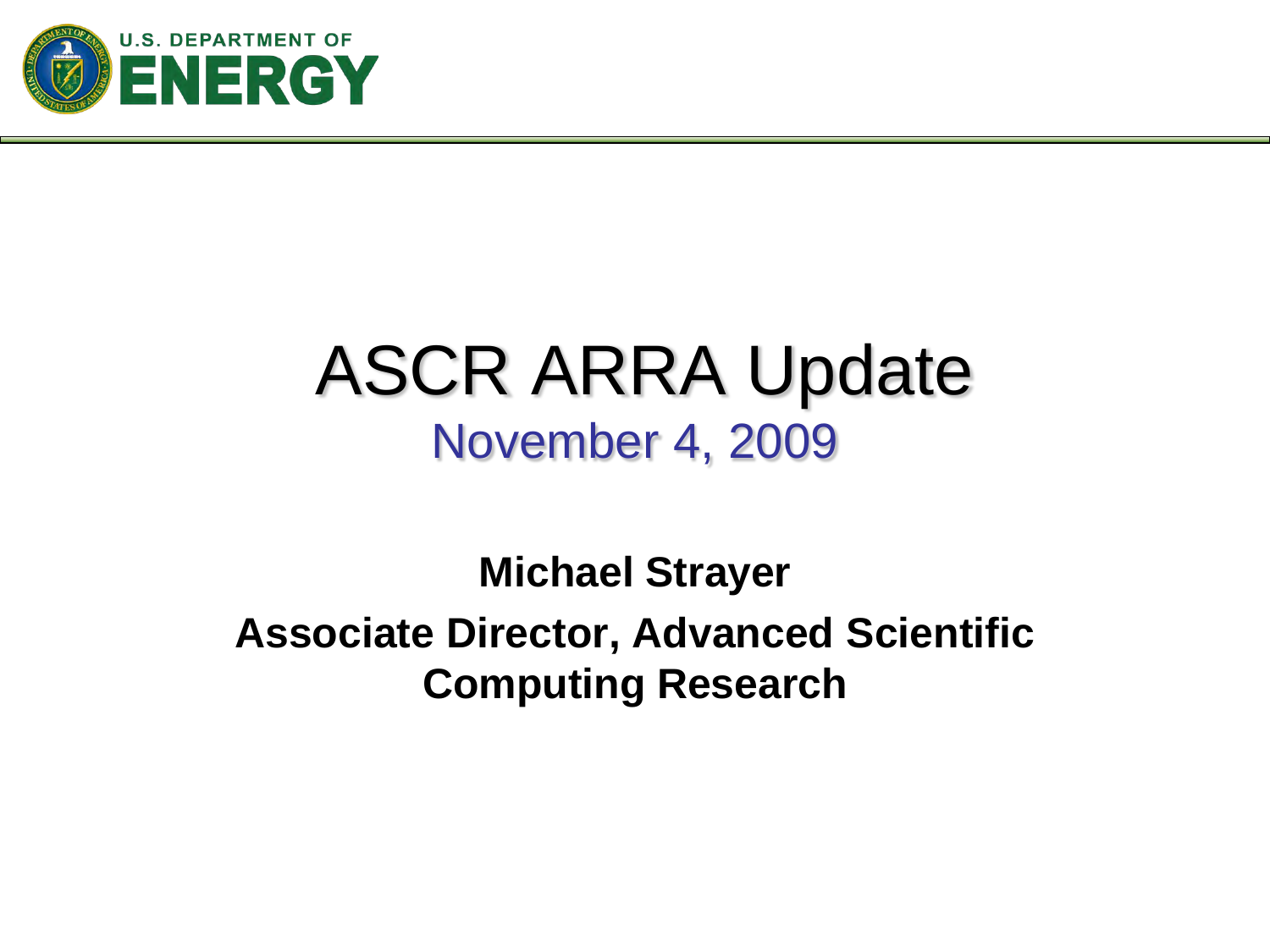

## American Recovery and Reinvestment Act (Recovery Act)

#### **ASCR's Recovery Act Projects (\$153.9M)**

- Advanced Networking Initiative (\$66.8M)
	- Testbed to demonstrate for 100Gbps optical networking technologies
	- Research to develop tools for 100Gbps optical networks
- Leadership Computing Facility Upgrades (\$19.9M)
	- Six-core upgrade to Oak Ridge LCF machine to take the OLCF to ~2 Petaflops
- Advanced Computer Architectures (\$5.2M)
	- Research on next generation technologies
- Magellan (\$32.8M)
	- Research to demonstrate viability of cloud computing for mid-range computational science
- SciDAC-e (\$29.2M)
	- Supplement and leverage existing SciDAC investments to advance the high performance computational capabilities of the BES - Energy Frontier Research Centers; Extra user support for Energy related projects at the Leadership Computing and NERSC facilities; Applied mathematics research in support of DOE electricity grid efforts.

ASCAC November 3-4, 2009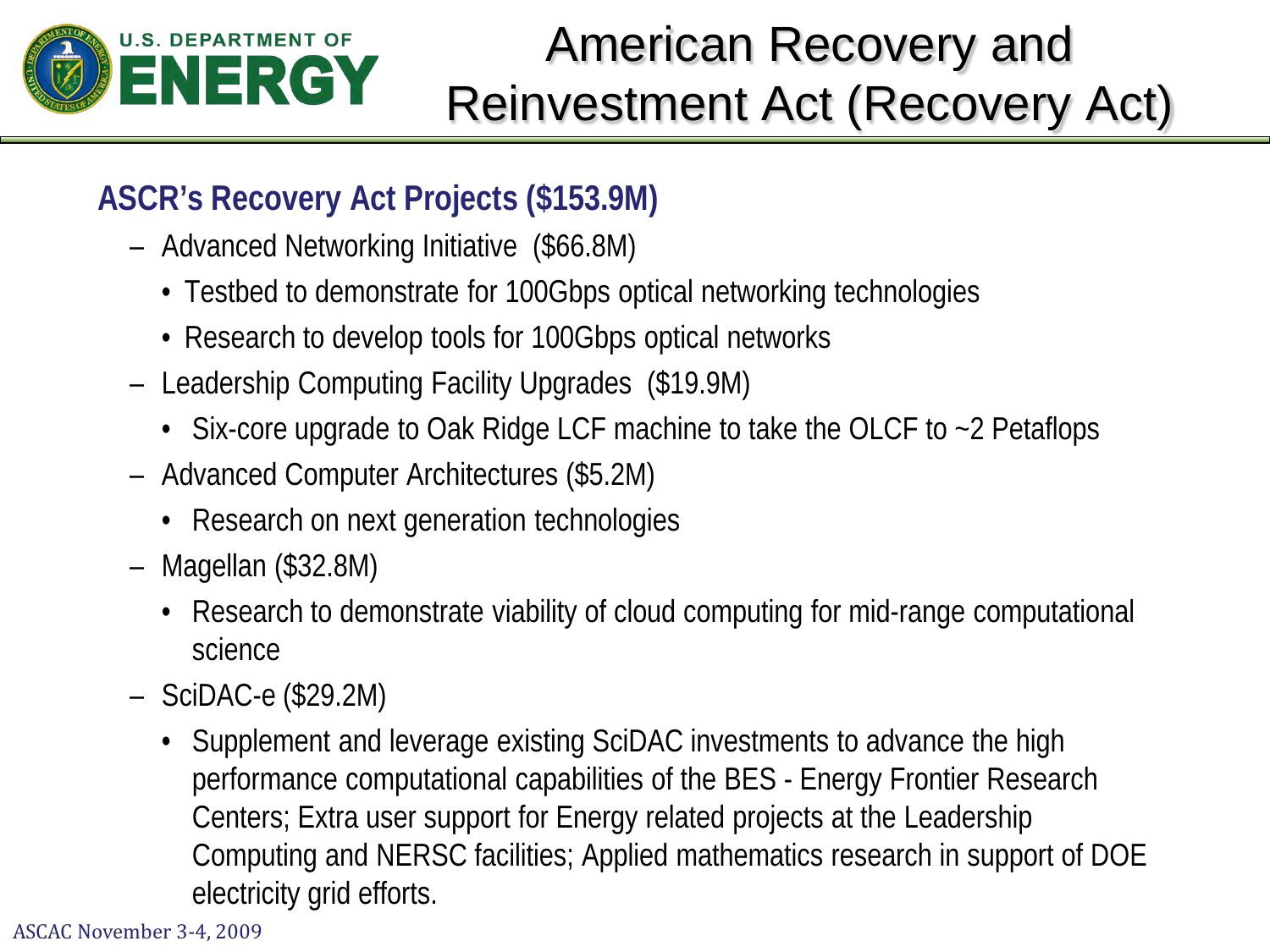

- **ASCR Magellan Project Summary**
	- \$32.8M project at NERSC and ALCF
	- ~100 TF/s compute cloud testbed (across sites)
	- Petabyte-scale storage cloud testbed
- **Project Progress**
	- Funding distributed to ANL and LBNL based on peer reviewed proposal;
	- ANL and LBNL have issued contracts to procure compute and first stage of data hardware;
	- Coordination with ANI has begun
	- First availability of cycles expected January 2010
	- Joint Magellan-ANI PI meeting scheduled at SC09
- **Cloud questions to explore on Magellan:**
	- Can a cloud serve DOE's mid-range computing needs?
		- $\rightarrow$  More efficient than cluster-per-PI model
	- What part of the workload can be served on a cloud?
	- What features (hardware and software) are needed of a "Science Cloud"? (Eucalyptus at ALCF; Linux at NERSC)
	- How does this differ, if at all, from commercial clouds?



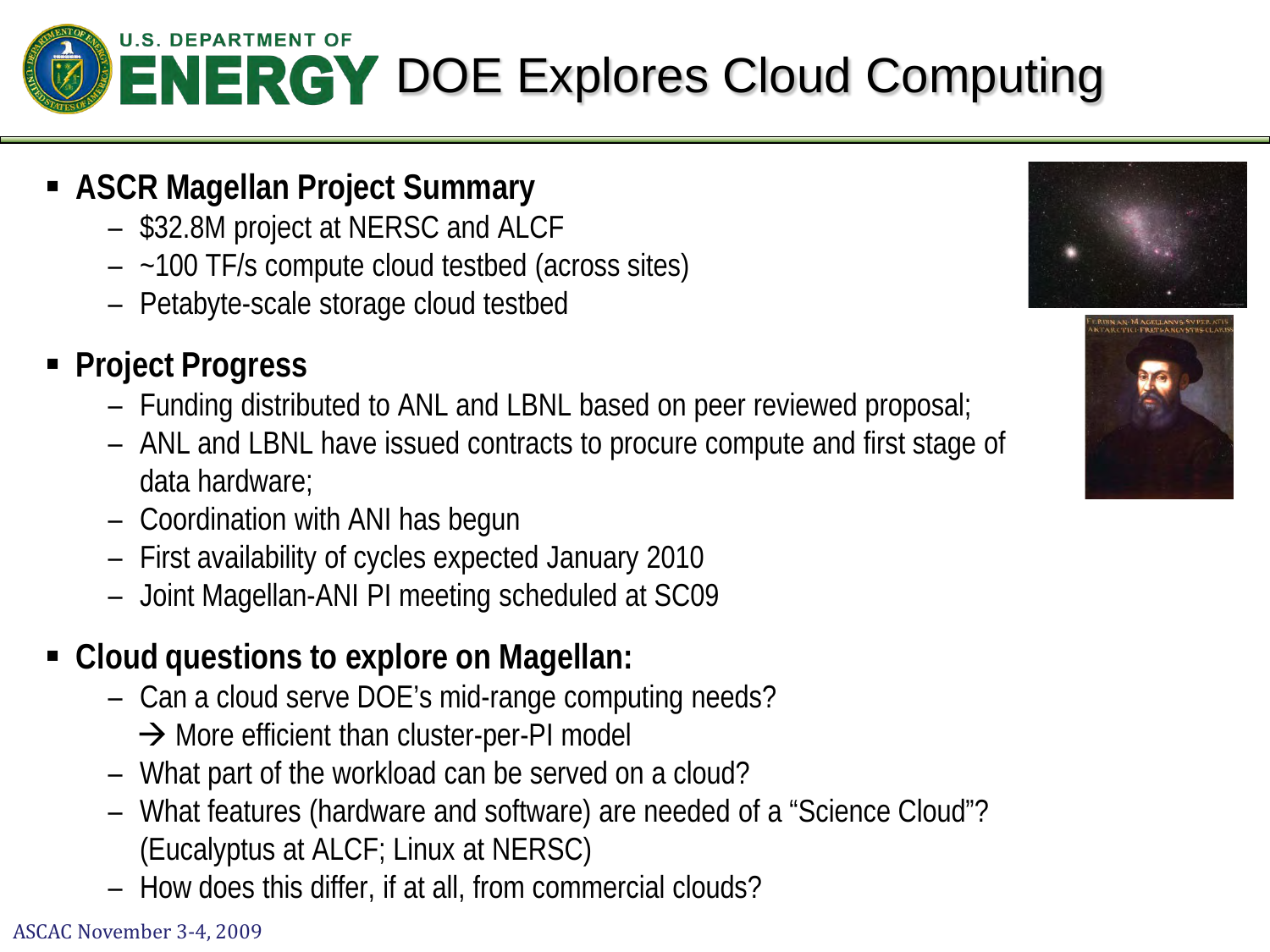

# ANI: Advanced Network Initiative

### DOE Science Network challenges:

– 72% annual growth in traffic since 1990 compared to 45% at AT&T



- Growth is accelerating, rather than moderating
- Scientific collaborations were becoming more international, e.g. CERN, ITER, EAST Tokamak, etc.

### Advanced Networking Initiative (ANI):

- Evaluate transport technologies for optical fiber backbone
- Deploy prototype 100Gbps capable network connected to NERSC, ALCF, OLCF and transatlantic peering point in New York
- Develop and support an experimental network environment allowing researchers to test new concepts in networking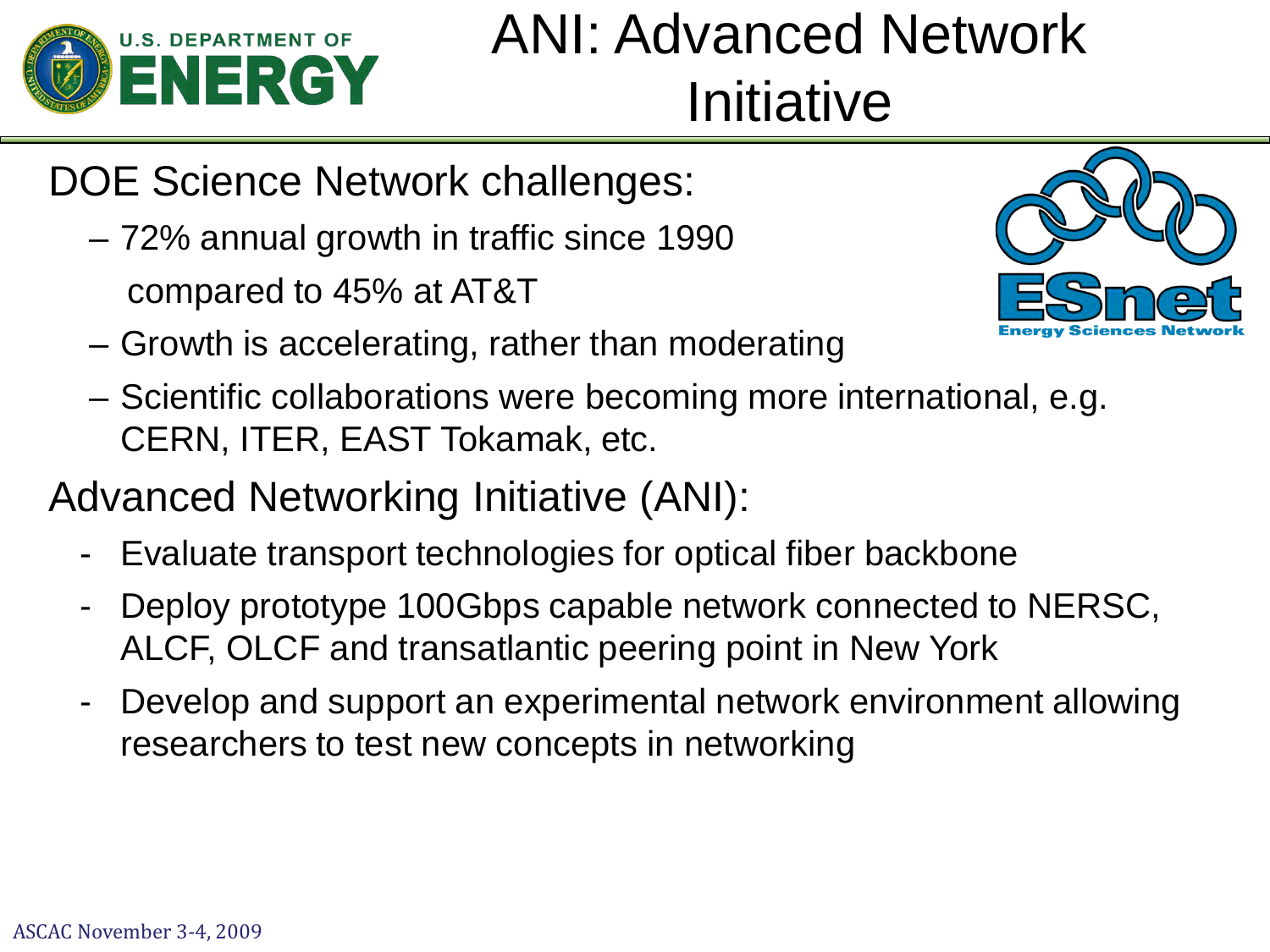

## Advanced Network Initiative Topology

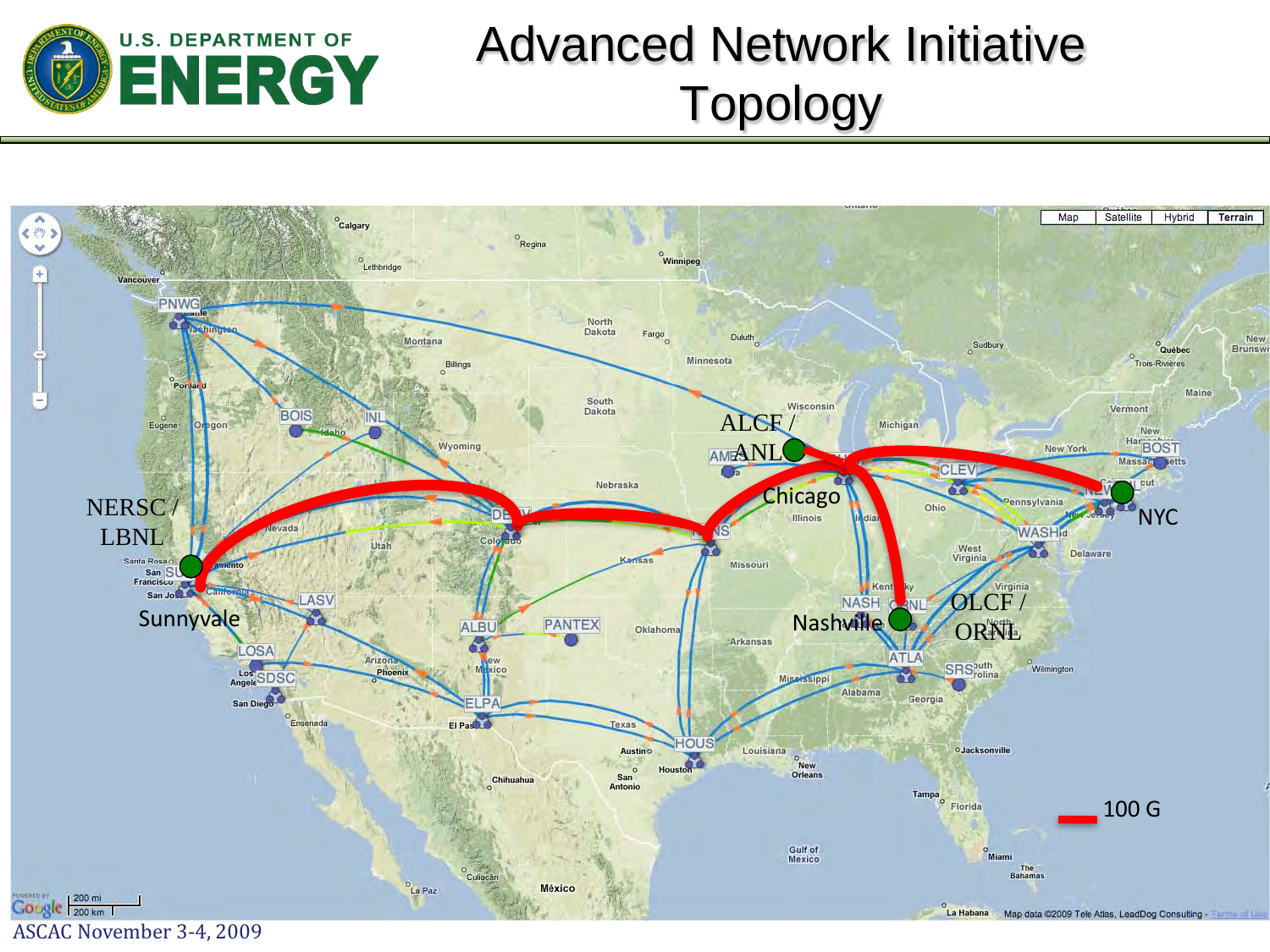

#### Leadership Computing Upgrade ASCR Deploys World's Most Powerful Computer for Open Science at ORNL

- **ORNL's Cray XT5 was upgraded from 2.3 GHz quad-core processors to 2.6 GHz 6-core processors.**
- **Increases system peak performance to 2.3 Petaflops**
- **Increases allocatable hours by 50% (from 1 billion to 1.5 billion hours)**
- **Upgrade was done in steps, keeping part of the system available**
- **System undergoing acceptance testing now**



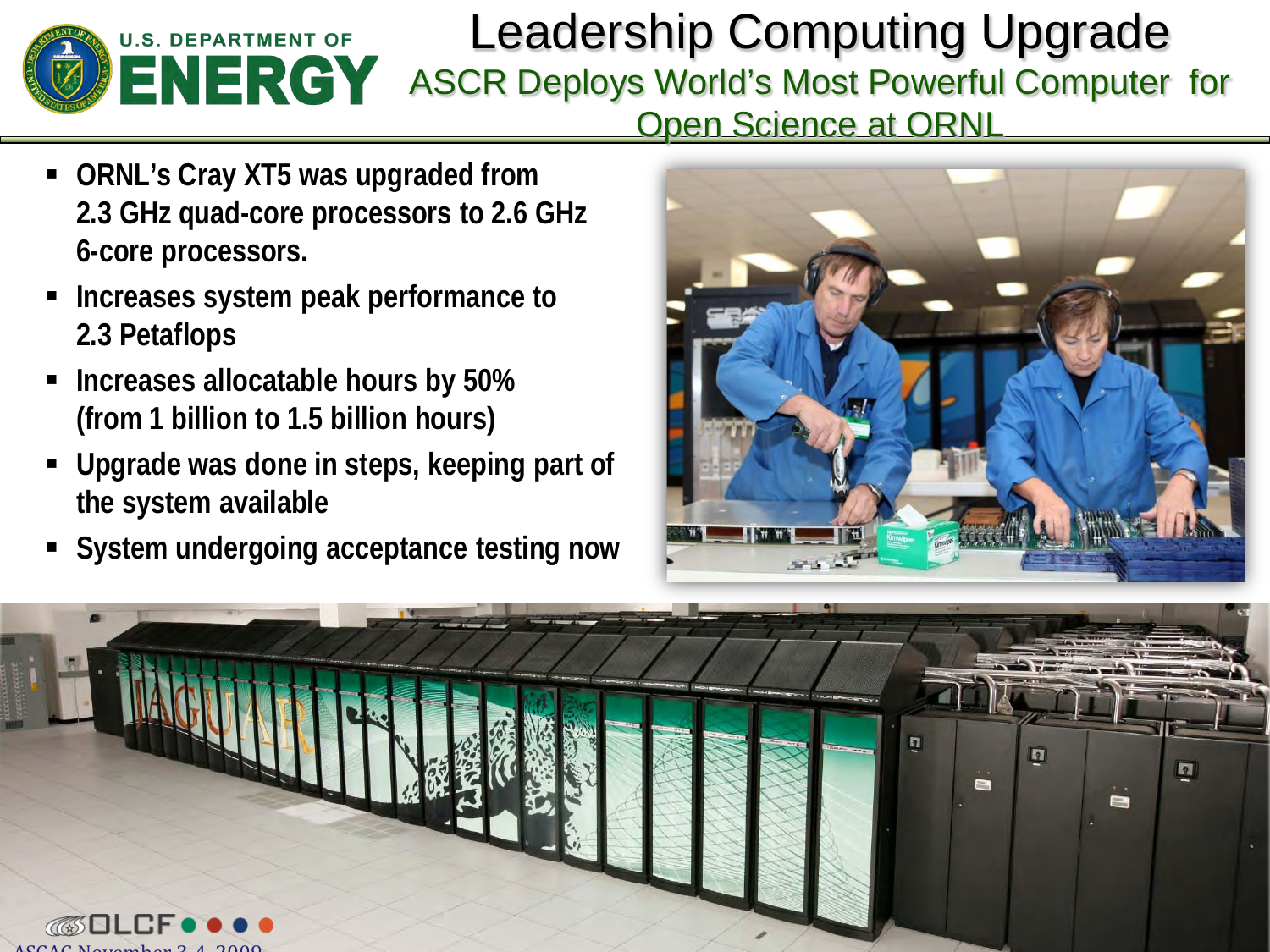

#### **What it is:**

- New effort to provide early access to DOE researchers of technologies emerging from IBM PERCS effort.
- Enhancement of University of California, Berkeley RAMP effort to provide focused research on flexible simulations of performance of scientific applications on next generation microprocessors.
- Both proposals were in hand and were peer reviewed.

#### **Progress:**

- Funding in place at ORNL for IBM PERCS effort
- Grant Paperwork for RAMP effort submitted to Chicago for processing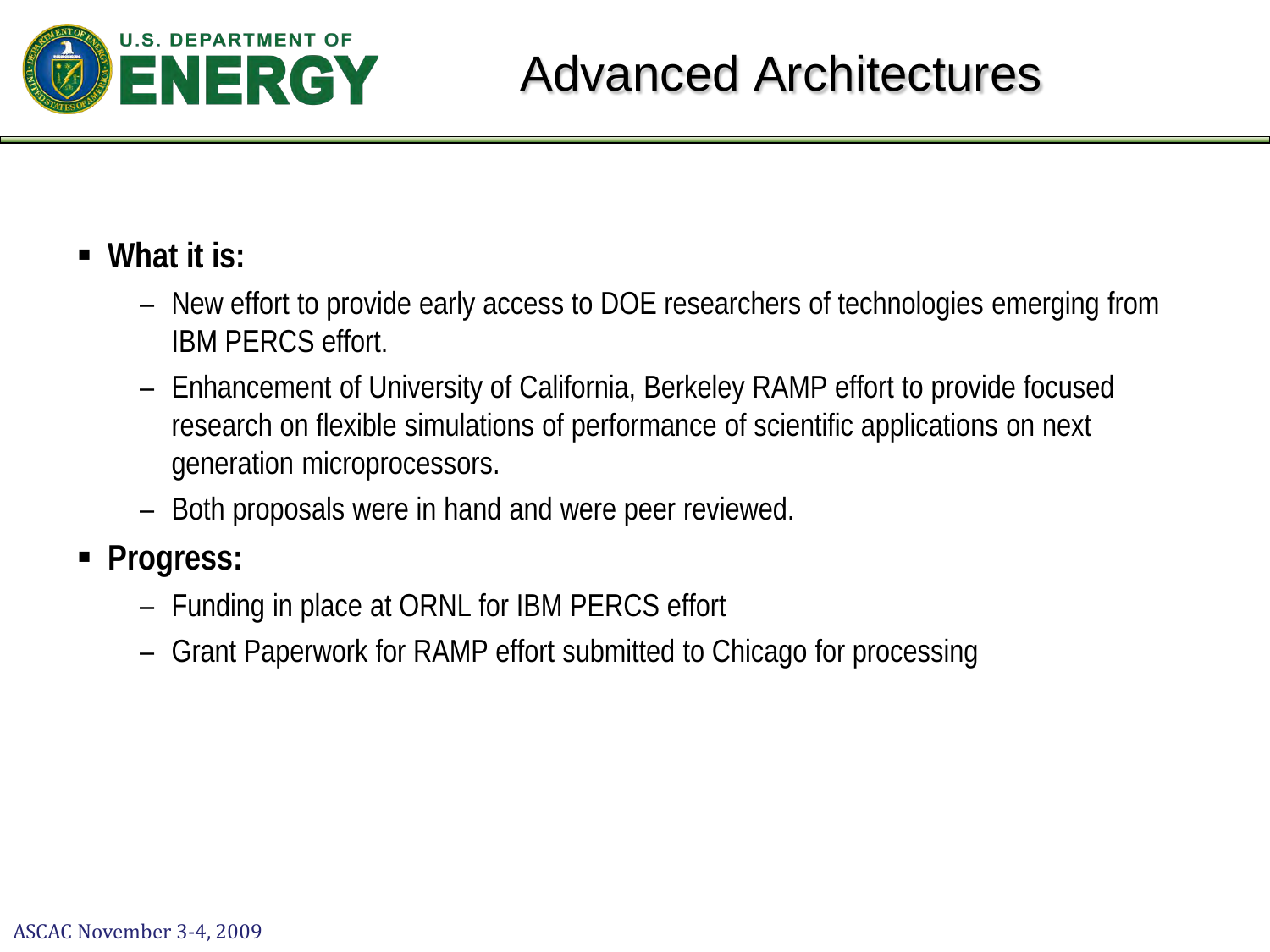

## SciDAC-e Overview

- **Research grants and national laboratory projects to develop mathematical techniques and algorithms to enable a bigger, better, and a smarter electric grid (\$8.3M)**
	- **7 applied mathematics projects awarded.**
- **Approximately new 30 postdoctoral at ASCR facilities to offer assistance to SciDAC-e projects and other energy users awarded. (\$10M)**
- **Supplemental awards to existing SciDAC efforts to support BES EFRCs to develop a high-performance computing capability relevant to the goals of the EFRC (\$10.86M)**
	- **In progress**





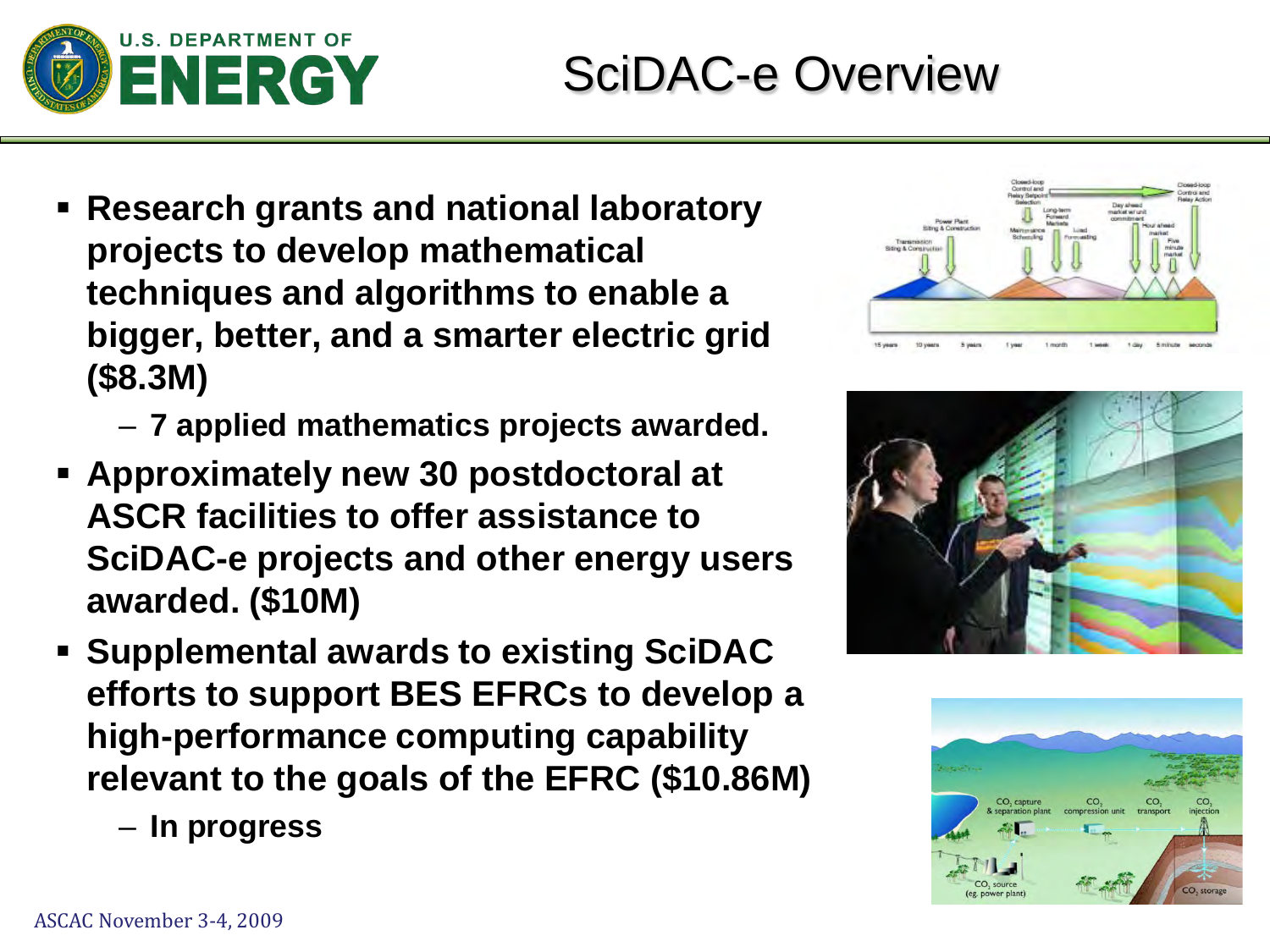

## SciDAC-e Applied Mathematics

- **"Robust Optimization for Connectivity and Flows in Dynamic Complex Networks"; Balasundaram- Oklahoma State; Butenko- Texas A&M; Boginski, Uryasev-University of Florida**
- **"Reconfiguring Power Systems to Minimize Cascading Failures: Models and Algorithms"; Bienstock- Columbia; Wright, Dobson, Hiskens, Linderoth- Wisconsin**
- **"New Approaches for Rare-event Simulation and Decision Making"; Shortle, Chen, Noblis, Fischer, Masi- George Mason**
- **E** "Analysis and Reduction of Complex Networks under Uncertainty"; Marzouk-**MIT; Debusschere, Najm- Sandia; Knio- Johns Hopkins; Ghanem- USC**
- **"Optimization and Control of the Electric Power Systems"; Meza, Pinar- LBNL; Thomas, Zimmerman- Cornell**
- **"Advanced Kalman Filter for Real-Time Responsiveness in Complex Systems"; Huang, Nieplocha, Schneider- PNNL; Welch, Bishop- University of North Carolina**
- **"Extending the Realm of Optimization for Complex Systems: Uncertainty, Competition and Dynamics"; Shanbhag, Basar, Mehta, Meyn- UIUC**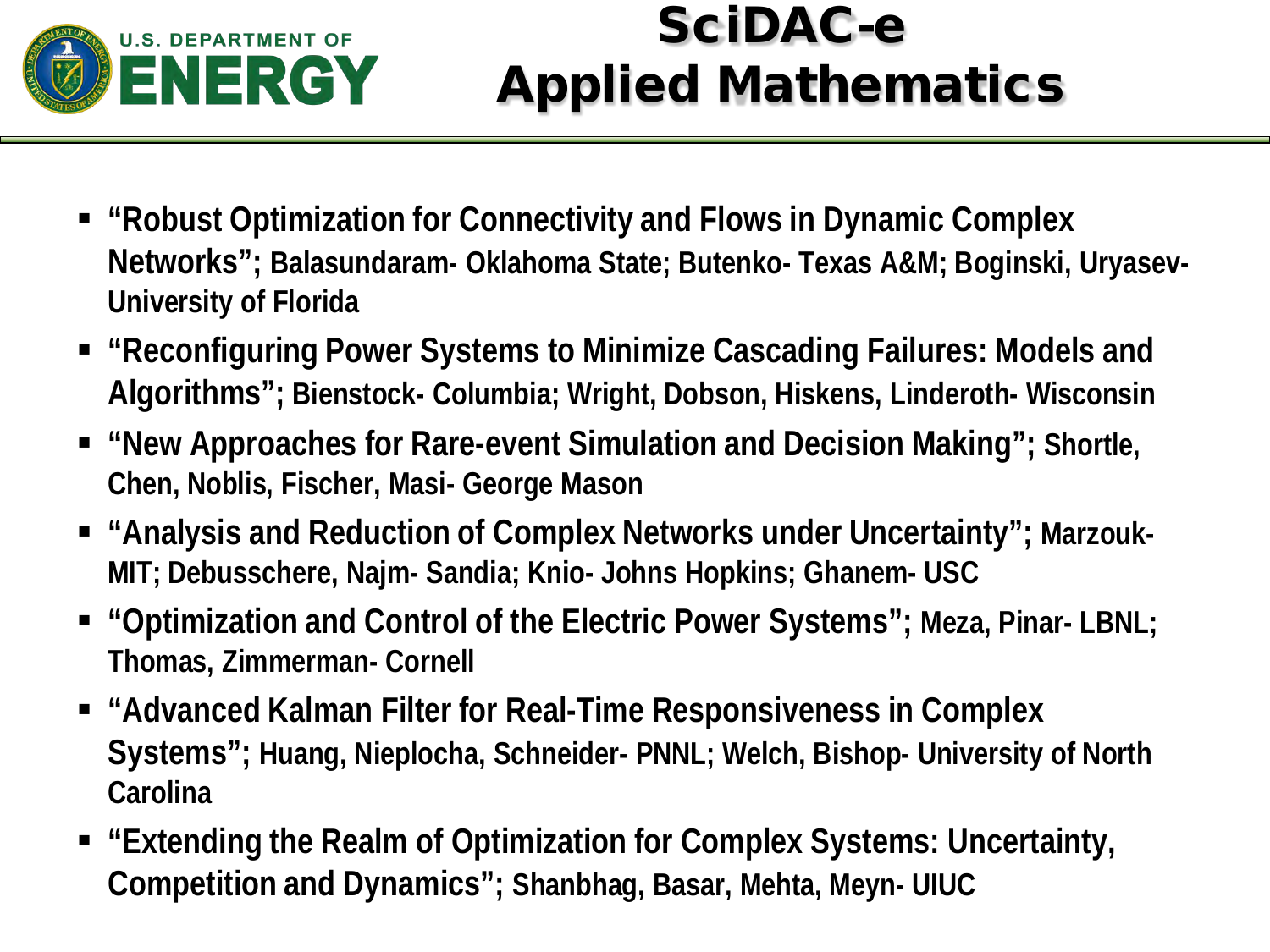

# SciDAC-e

Argonne Computational Postdoctoral Fellows

### **Overview**

- **Based on Argonne's existing** *Directors Postdoc Program* (www.dep.anl.gov/postdocs/Directorpostdoc.htm)
- **10 member search committee**
	- Representation from all of the Argonne's research directorates
	- Representation from each of the Argonne led Energy Frontier Research Centers
- **Requirements**
	- Curriculum vitae
	- Research proposal (< 2 pages)
	- List of publications and significant presentations
- **\$3.125M became available 9/28/09 for approximately 11 Postdocs**

### **Progress (10/28/2010)**

- **80 applications received**
- **4 have interviewed**
- **1 offer made and accepted**
	- Center for Nanoscale Material's Theory and Modeling Group under the supervision of Dr. Stephen Gray, within the ALCF mentored by Graham Fletcher – January 2010







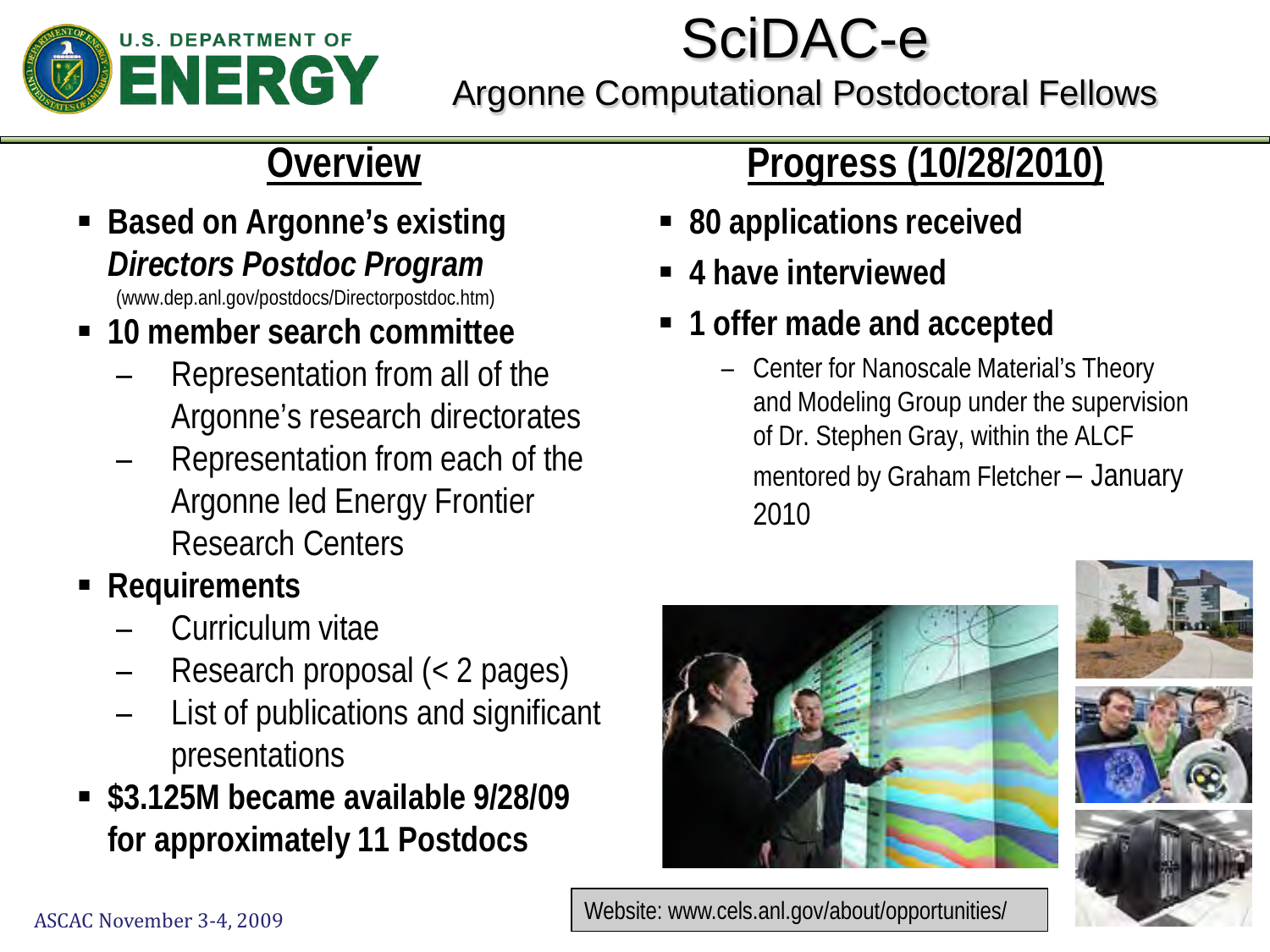

- **NERSC received \$3.125M in stimulus money for this initiative in late September**
- **Funds 8 post-docs for ~25 months each and their costs (travel and computers)**
- **Goal is to provide computational capability directly to key areas of energyrelated research**
- **Most of the post-docs will be directly embedded in a specific application area, while also spending approximately half of their time at the NERSC facility, to directly interact with NERSC staff to ensure there is communication of new ideas and "what works"**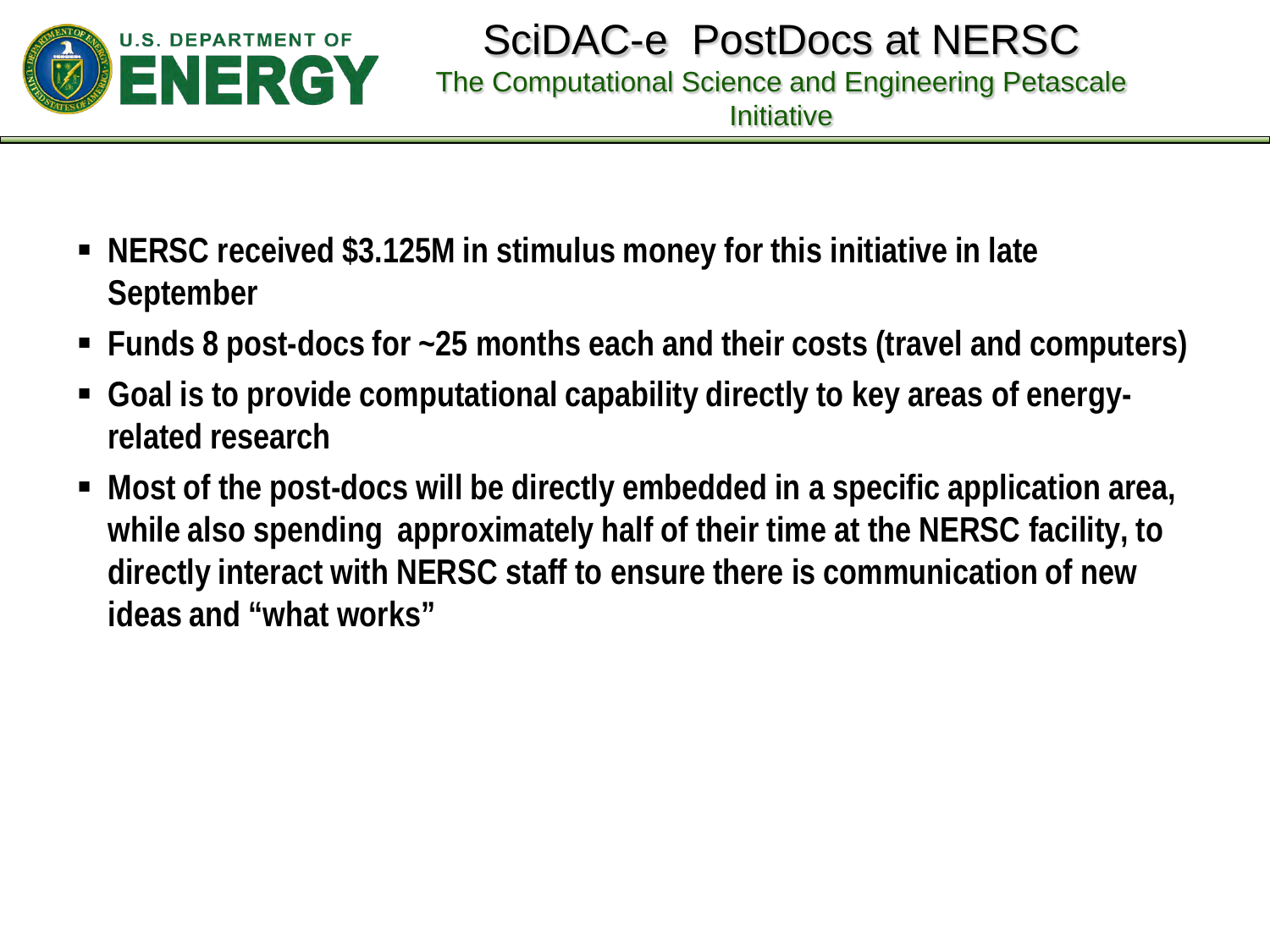

## SciDAC-e First NERSC EFRC post-doc

- **Project is aimed at parallelzation and performance improvement**
- **Jihan Kim has started work with the Berkeley EFRC's**
- **Computational intensive algorithms identified in Q-Chem**
- **Implementing parallelization of analytical gradient evaluation in resolution-of- the-identity second-order Møller-Plesset perturbation theory (RI-MP2)**
- **Some MPI exists, however several steps require parallelization**
- **Prospects for OpenMP/hybrid parallelization are available and may be considered**

• Capture of CO<sub>2</sub> from gas mixtures requires molecular **modeling and control**

• **Q-Chem provides valuable input for EFRC studies**